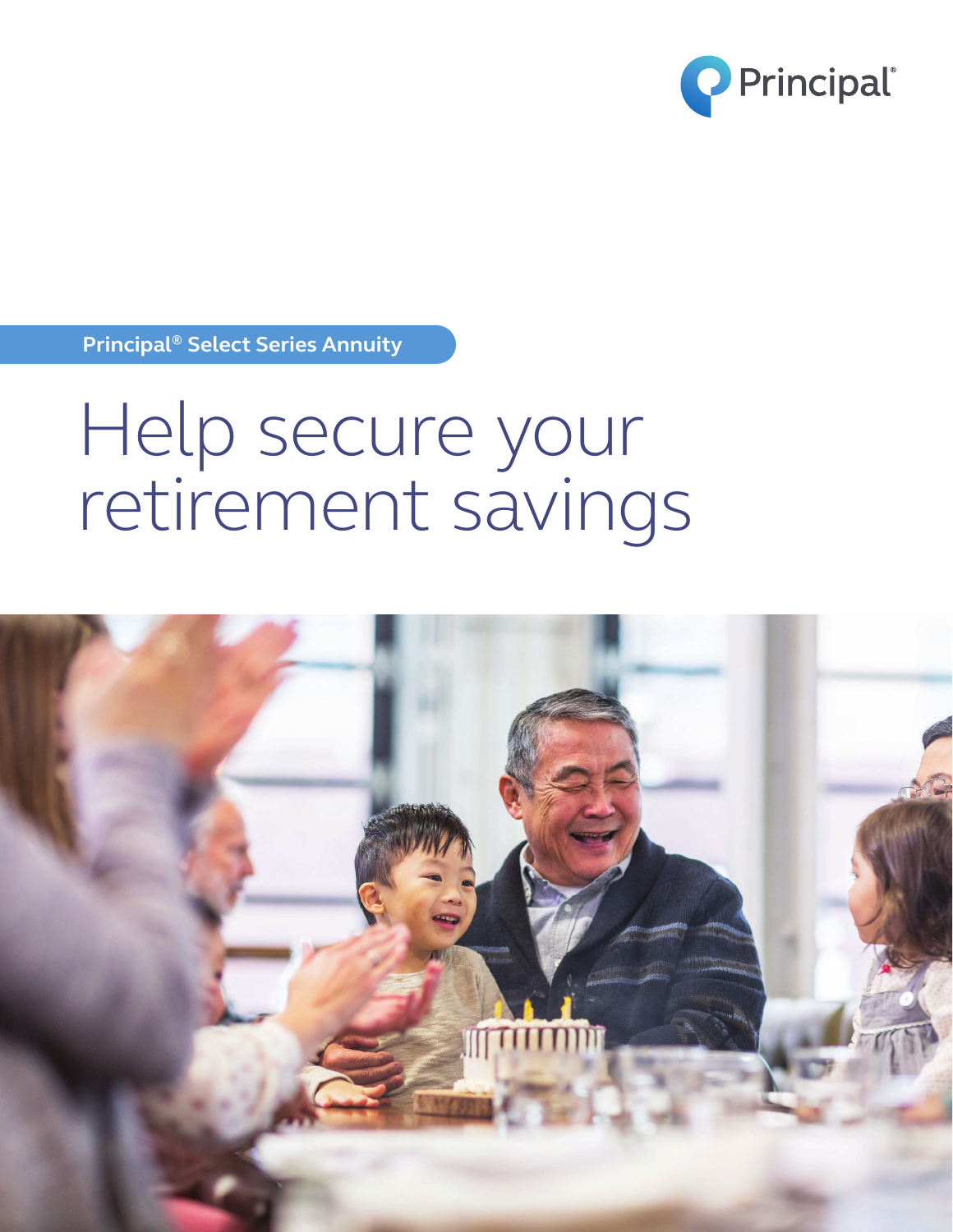**No matter your life stage,** a market downturn can make a big impact on your savings. But once you're in retirement, it becomes even riskier. Because a fixed annuity has a guaranteed interest rate protected from fluctuating markets, it can be an important part of any retirement income plan.

#### Why a fixed annuity may work for you

Whether you're in or near retirement, Principal Select Series Annuity can help you prepare for the life you want. It's a long-term retirement savings vehicle that adds stability to your retirement income. And it comes with some significant advantages:



**Tax deferral** on earnings until withdrawal



**Guaranteed interest rate** with no market exposure



**Flexibility** to choose from a variety of benefit options

## Market value adjustment

Principal Select Series is a market value adjustment (MVA) annuity. That means it works a little differently than a fixed annuity without an MVA.

- With a traditional fixed annuity, the insurance company assumes the interest rate risk. With a market value adjusted annuity, the company passes on some of the risk to you, the annuity owner.
- Because you take on more risk, you receive a higher interest rate.
- If you take more than your free surrender amount, or if you surrender your contract before the end of the guarantee period, the amount you receive will be adjusted based on what interest rates have done since you purchased the contract. The MVA may increase, decrease or have no impact on your surrender value. (See the next page for details.)
- If interest rates decrease, you could actually benefit if you surrendered your annuity early. That's because the cash surrender value of your annuity has increased. Once you're outside of the surrender charge period, you're not affected by the MVA. (See your contract for more details about the MVA calculation.)

Guarantees are based on the claims-paying ability of Principal Life Insurance Company.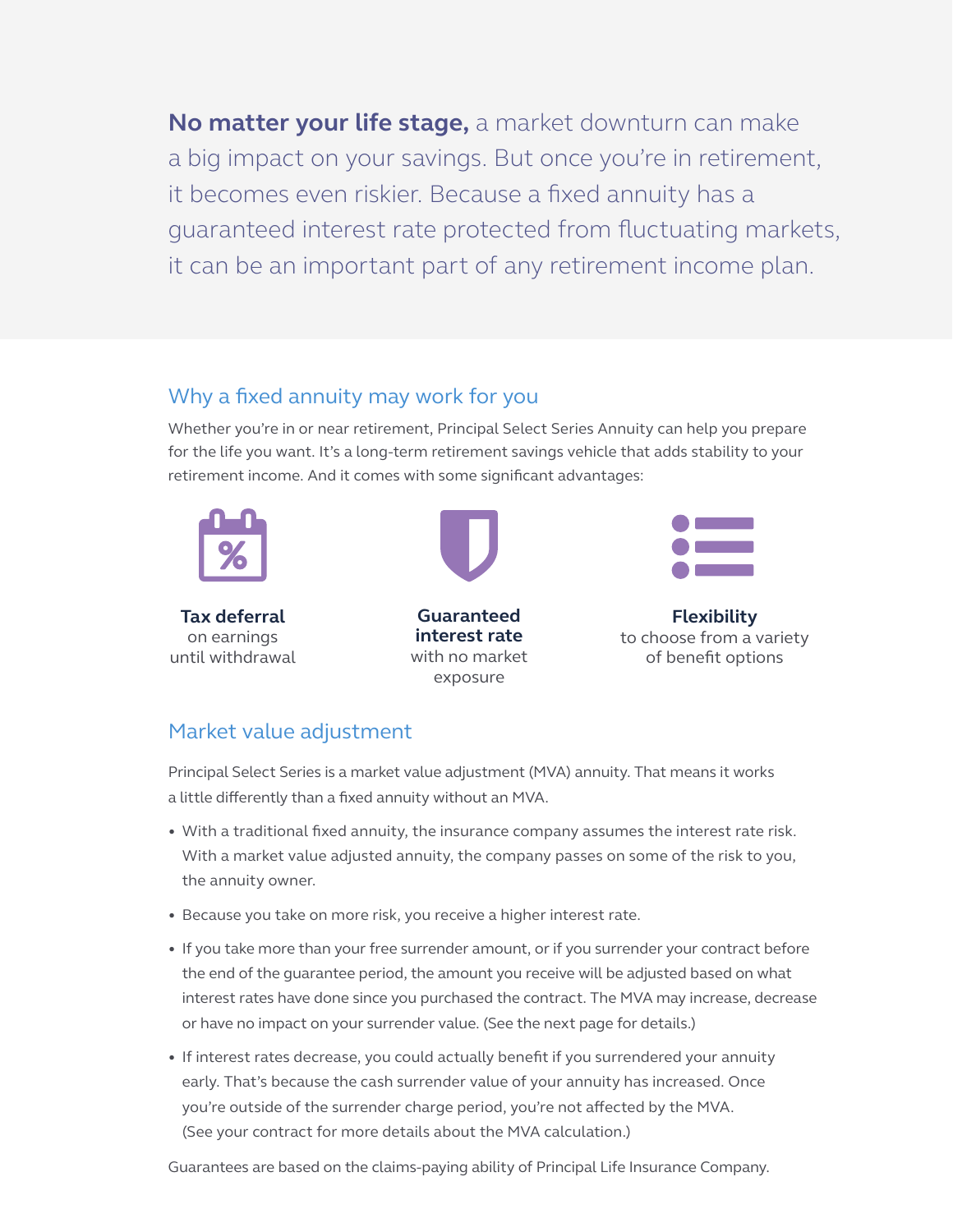Keep in mind the MVA does **not** apply for:

- **Withdrawals** (made up to the free surrender amount)
- **B** Death benefits
- **Benefit options**

#### More features at no additional cost



• Withdraw any amount up to your free surrender

amount

- You're diagnosed as terminally ill (with a life expectancy less than 12 months)
- You become totally or partially disabled
- You enter a medical care facility and stay for 60 consecutive days



accumulated value or required minimum distribution (whichever is higher) without a

surrender charge or MVA

## **Why does tax deferral matter?**

When you invest your money in a tax-deferred account, you can experience tax-deferred growth. Put simply, you don't pay taxes on any gains associated with your account until the time you withdraw it. Any gains made on that money are reinvested, earning you even more.